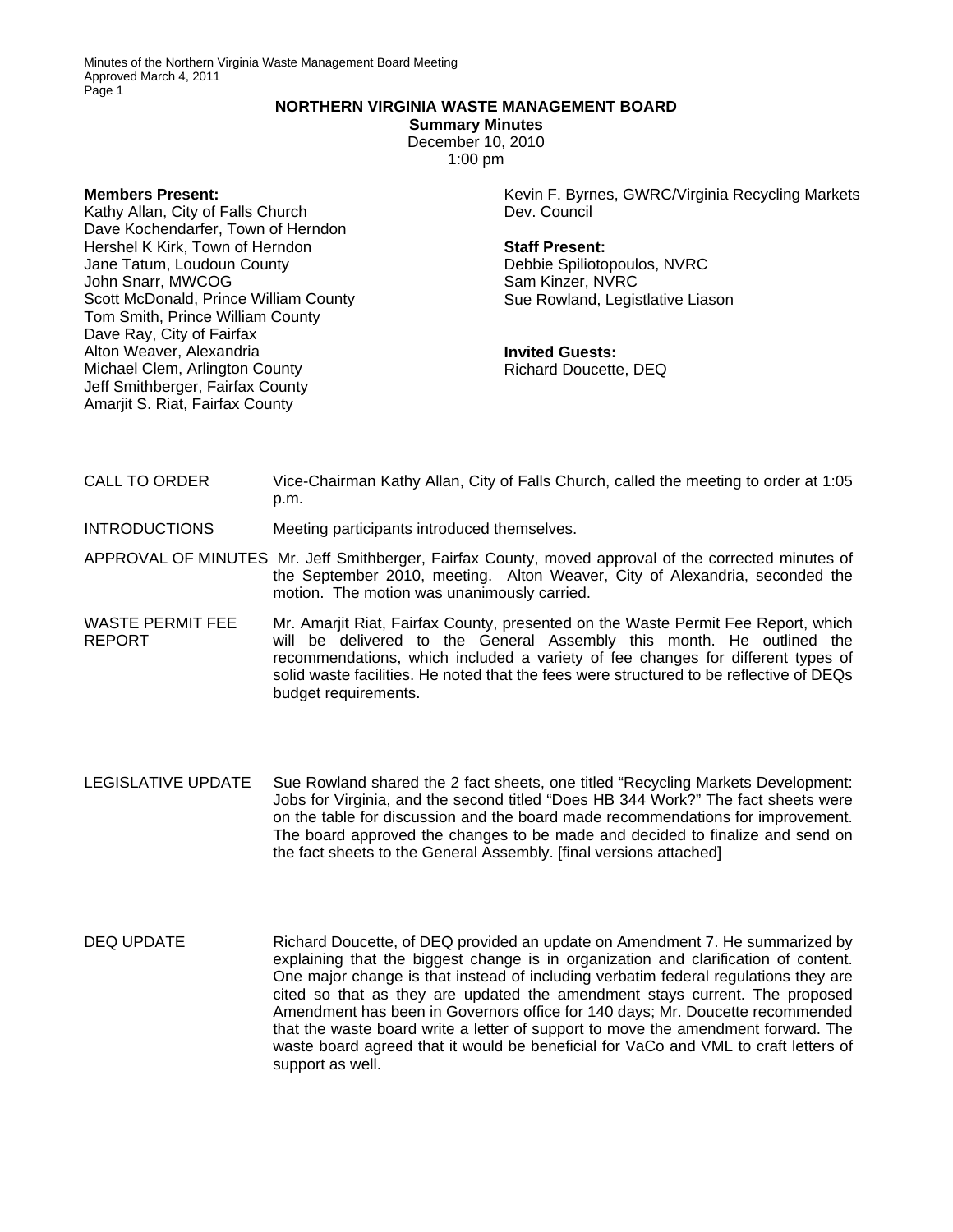Minutes of the Northern Virginia Waste Management Board Meeting December 10, 2010 Page 2

| <b>KNOW TOXICS</b>                                | Debbie Spiliotopoulos, NVRC, summarized recent statistics for the Know Toxics<br>website, which received an average of 175 visitors/month. The Toxics<br>subcommittee held a conference call, agreeing that the best approach was targeted<br>outreach and technical assistance/materials for local jurisdictions to use with small<br>businesses. DEQ has started an initiative on outreach for CESQGs, and invited<br>local governments and NVRC to a meeting on January 27 to discuss their initiative<br>to educate companies on CESQG requirements. The subcommittee will develop an<br>approach to work with/coordinate with DEQ. |
|---------------------------------------------------|-----------------------------------------------------------------------------------------------------------------------------------------------------------------------------------------------------------------------------------------------------------------------------------------------------------------------------------------------------------------------------------------------------------------------------------------------------------------------------------------------------------------------------------------------------------------------------------------------------------------------------------------|
| ROUNDTABLE:<br>CHALLENGES/CHANGE<br>S TO SERVICES | In the interest of time, the waste board deferred this item to the March 4, 2011<br>meeting.                                                                                                                                                                                                                                                                                                                                                                                                                                                                                                                                            |
| <b>LOCAL UPDATES</b>                              | Minutes are not taken during this session.                                                                                                                                                                                                                                                                                                                                                                                                                                                                                                                                                                                              |

ADJOURNMENT The Board meeting adjourned at 3:30 pm.

NEXT WASTE BOARD MEETING SCHEDULED FRIDAY, MARCH 4, 10 AM TO 12:15 PM, NVRC OFFICES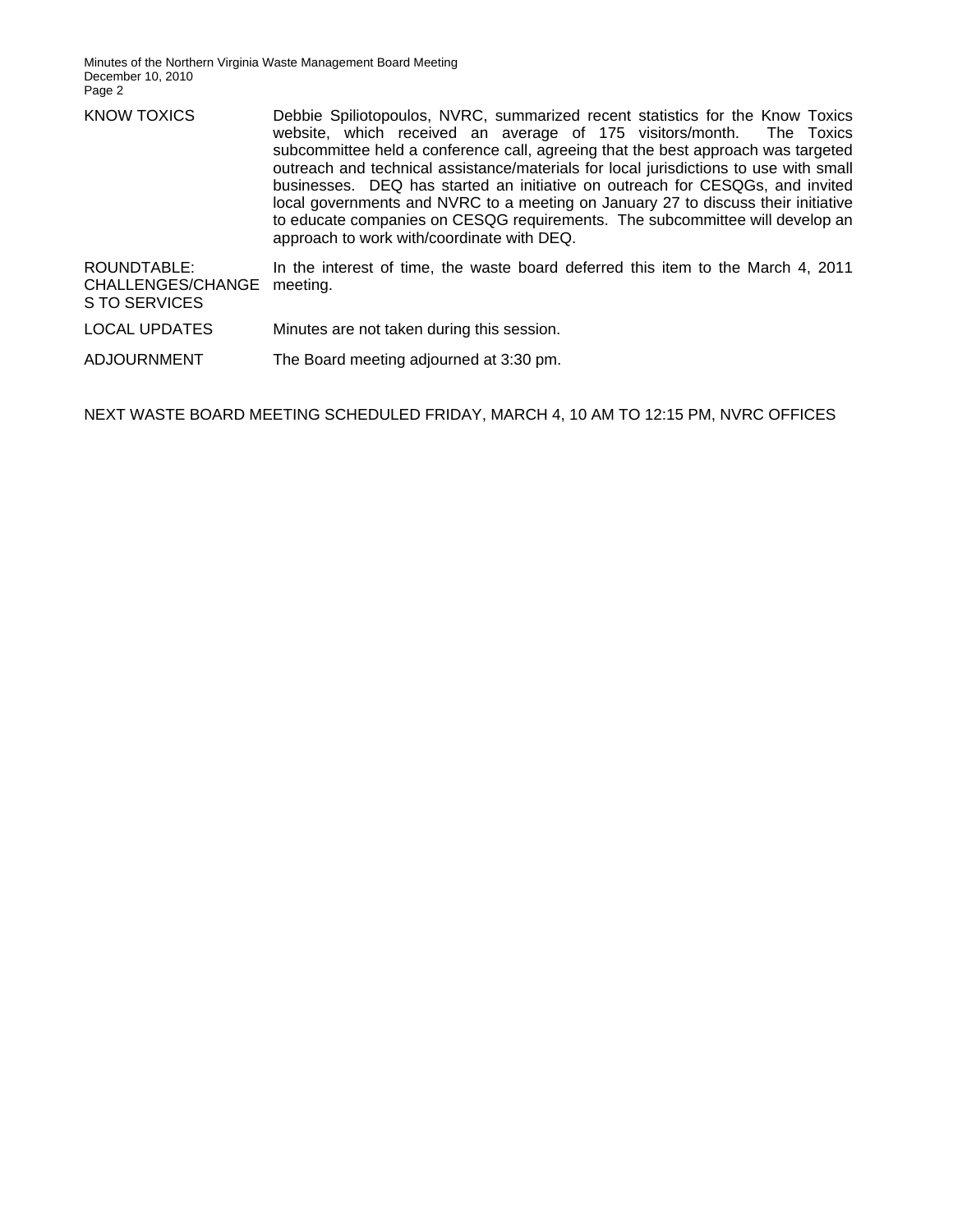Minutes of the Northern Virginia Waste Management Board Meeting December 10, 2010 Page 3



- Seventy manufacturers operating In Virginia offer programs, recovering 1890 tons of electronic waste materials in 2009.
- Virginia localities still bear the overwhelming, unfunded burden of proper electronics disposal In the state. Local governments collected 69% more electronics In 2009 than In 2008.
- Northern Virginia localities . cannot discern any reduction in the amount of ewaste they are collecting for recycling.
- **Disposal of electronics in** landfills and incinerators is a lost opportunity to recover valuable components including gold, platinum, and strategically Important rare earth materials.

# Yes..., and No

- Electronics represent toxic components disposed in municipal waste incinerators or landfills, adding mercury, lead, and other health hazards to the waste stream.
- Televisions comprise between 50-70 percent of the electronic waste stream, a sector not addressed by HB 344.

## The Virginia Computer Recovery and Recycling Act - HB344 (JCOTS, Del. Plum,

2008) created manufacturer responsibility to recycle computer equipment and share the growing burden that these materials place on local waste programs. The new law requires computer manufacturers to set up computer equipment recycling and reuse systems free of charge for consumers, effective July 1, 2009.

HB344 creates a condition by which any Virginian can recycle electronics. Most of the manufacturers have set up mail back programs. Participation in these programs is dwarfed by participation in on-site collection programs operated by localities and retailers. For example, retailer Best Buy Inc. reported collecting 1,150 tons of electronics in Virginia in 2009, compared to the 1,890 tons reported by manufacturers and 7,755 tons collected by localities. Northern Virginia

localities see no reduction in the amount of e-waste collected for recycling-participation has dramatically increased.

Through passage of the Computer Recovery and Recycling Act, the Virginia General Assembly expressed a preference for producer responsibility in the management of end-of-life electronics. As current manufacturers' recovery programs haven't reduced the financial and operational burden of localities' e-waste programs, re-examination and expansion of the Act may be appropriate.

Based upon findings from a 2008 EPA study of electronics, the state should lead expansion and greater cooperation between manufacturers, retailers, and the Commonwealth to improve private collection efforts and develop a financial respite for local governments that ensures the proper disposal and recovery of electronic materials, including televisions and computers.

December 13, 2010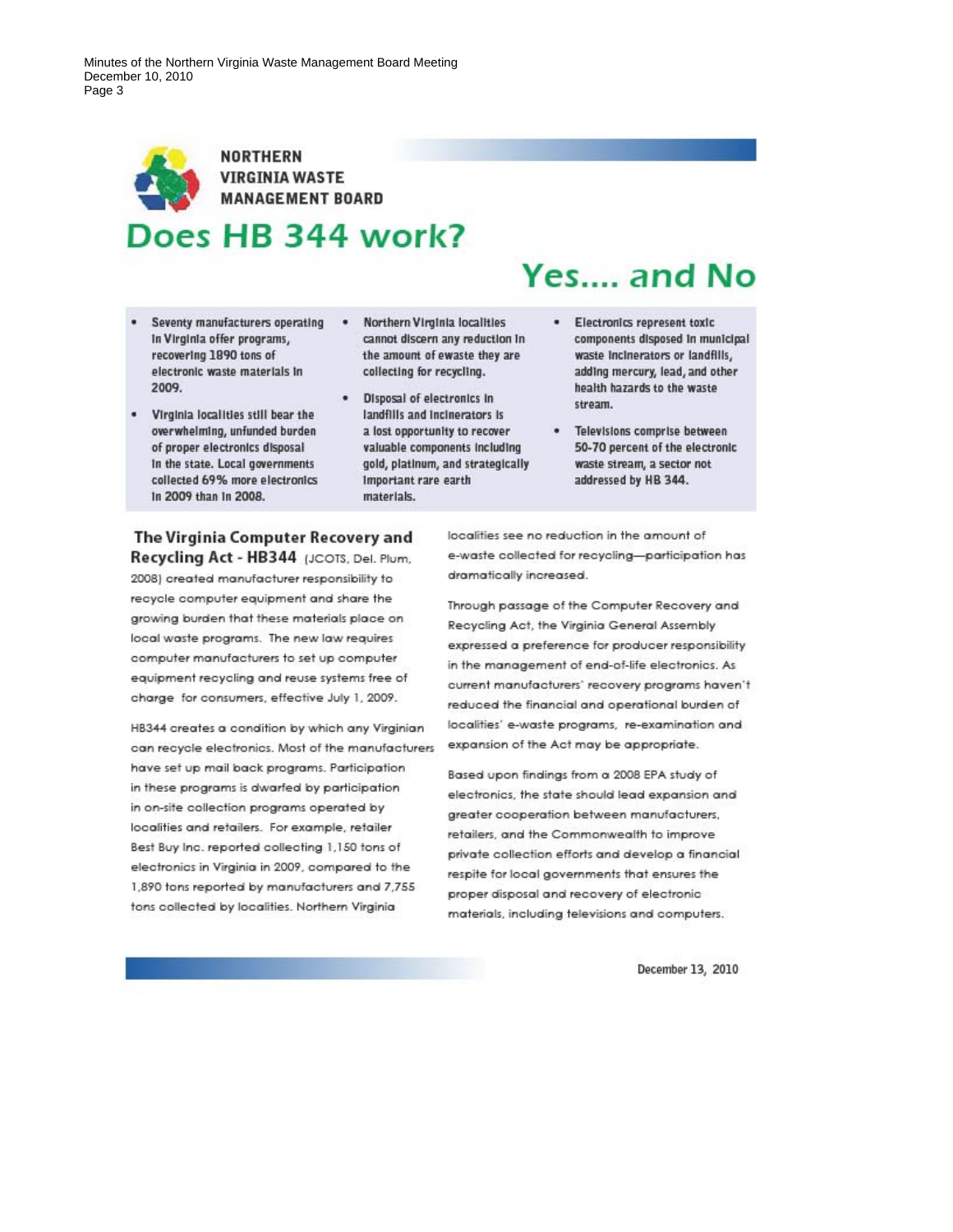

**Loudoun County Electronics Recycling Events** 

Since 2002, the number of customers served at Loudoun County's semiannual collection events continues to increase.

**Statewide Electronics Collected by Manufacturers and Localities** 



The VDEQ Report shows that localities provide most of the tons of electronics collected for recycling in Virginia. [Note: The 2008 Report does not include tonnage by manufacturers.]

#### **References**

Virginia Department of Environmental Quality, The Virginia Annual Recycling Rate Report, Calendar Year 2009 Summary, November 2, 2010, http://www.deg. state.va.us/export/sites/default/ recycle/AnnualRRR2009Final.pdf

U.S. Environmental Protection Agency, Statistics on the Management of Used and End-of-Life Electronics http://www.epa.gov/ osw/conserve/materials/ecycling/ manage.htm

Virginia Department of Environmental Quality, Virginia's Computer Recovery and Recycling Act (2008). http://www.deq.state. va.us/ecycling/

Code of Virginia, Computer Recovery and Recycling Act, § 10.1-1425.27-38 http://leg1. state.va.us/cgi-bin/legp504. exe?000+cod+10.1-1425.27

Virginia Legislative Information System, 2008 General Assembly, Summary information for HB343 (Plum) http://lis.virginia.gov/cgi-bin/ legp604.exe?081+sum+HB344

NVRC, Public Solid Waste Services in the Washington Metropolitan Region, 11th Annual Report, CY 2009. http://www.novaregion.org/index. aspx<sup>2</sup>NID=583

Prepared by the Northern Virginia Regional Commission (NVRC) and local government staff under direction of the Northern Virginia Waste Management Board. The Northern Virginia Waste Management Board, composed of solid waste managers and public works directors from each of NVRC's member jurisdictions, was created in 1989 to promote regional approaches ond solutions to recycling and waste management Issues in Northern Virginia.



The Northern Virginia Regional Commission 3060 Williams Drive, Suite 510 Fairfax, VA 22031 703.642.4631 www.novaregion.org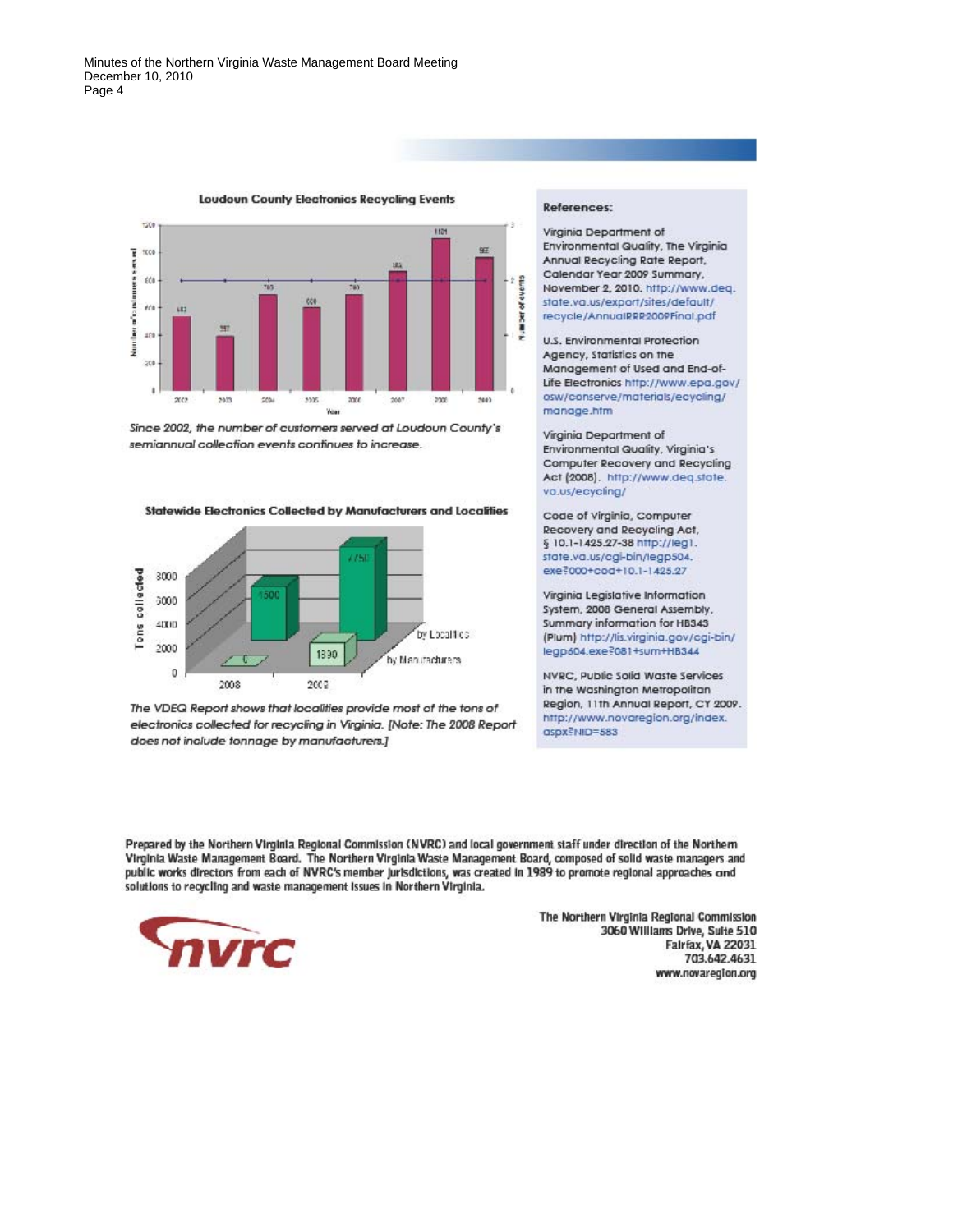Minutes of the Northern Virginia Waste Management Board Meeting December 10, 2010 Page 5



**NORTHERN** VIRGINIA WASTE **MANAGEMENT BOARD** 

## **Recycling Market Development: Jobs for Virginia**

Every Virginian generates recyclable materials that are sorted, processed, and manufactured into something new and valuable. With the development of more markets in state, they could also benefit and prosper from this vital economy. The majority of recyclobles generated in the Commonwealth are sent out of state for remanufacturing, along with the related jobs and tax revenue, while Virginia plants import recycled

feedstock rather than use material collected in

state. Successful recycling systems rely on stable markets for the collected materials. Demand and values rise when those materials are processed into commodities used in the manufacture of something new. Difficulty finding buyers for recyclables limits the success of local recycling efforts-efforts that are mandated by law in Virginia.

Recycling markets buy more than aluminum and newspapers:

- · Processors crush concrete, re-tread tires, and refine glass cullet.
- . Brokers purchase materials and sell to manufacturers.
- Manufacturers use recyclables in foundries and factories.

Nearby states-Virginia's economic rivalsactively court businesses in this industry and enjoy benefits of new jobs and income.

The General Assembly and Governor agree on the importance of recycling and waste reduction for Virginia. Virginia law requires the state to "strengthen Virginia's recycling infrastructure and markets." Localities continue to report challenges finding markets for recyclables. North Carolina The Recycling Business Ascissones Canser works with businesses and provides rachaical sedmance, expansive ternatch on negeling markets, business plan advice, and consultation on facility shing, permitting, and financing.

Reserve Recycling accounts for more than 14,000 jobs in North Catalina. The FY09 antrual tripett on troycling: "Despite the erious effects of the recession on recyclable commodities... tecycling continued to be a source of entreprenential activity and job creation in North Catolina in PY 09.

South Carolina The Smarr Bostness Recycling program, Recycling Market Development Advisery Council, and the Recycling Industry Greep operate through the SC Depertment of Commerce to provide business development assistance to meyeling businesses and industries using recycled materials in their manufacturing process.

Romder More than 300 companies broker, collect, process, mateducture and transferm recovered materials into new products. The estimated economic impact statewide of the recycling industry is \$6.5 billion, and more than 37,000 people are employed in this industry sector, generating a personal income impact of \$1.5 billion.

Pennsylvania The number can importer of manicipal solid warm for disposal and the largest more that requires recycling. A \$2 per ton far on all warm disposed in landfills or processed by resource moreory facilities funds a range of local and stars programe including a Racycling Marksee Darabase and research mer that connects sellers of recyclable metaclals with buyers.

Researcher 5,203 recycling and rease establishments employing 52,316 people, annual rales recipts of \$20.6 billion, and annual payroll of \$2.2 billion.

December 13, 2010